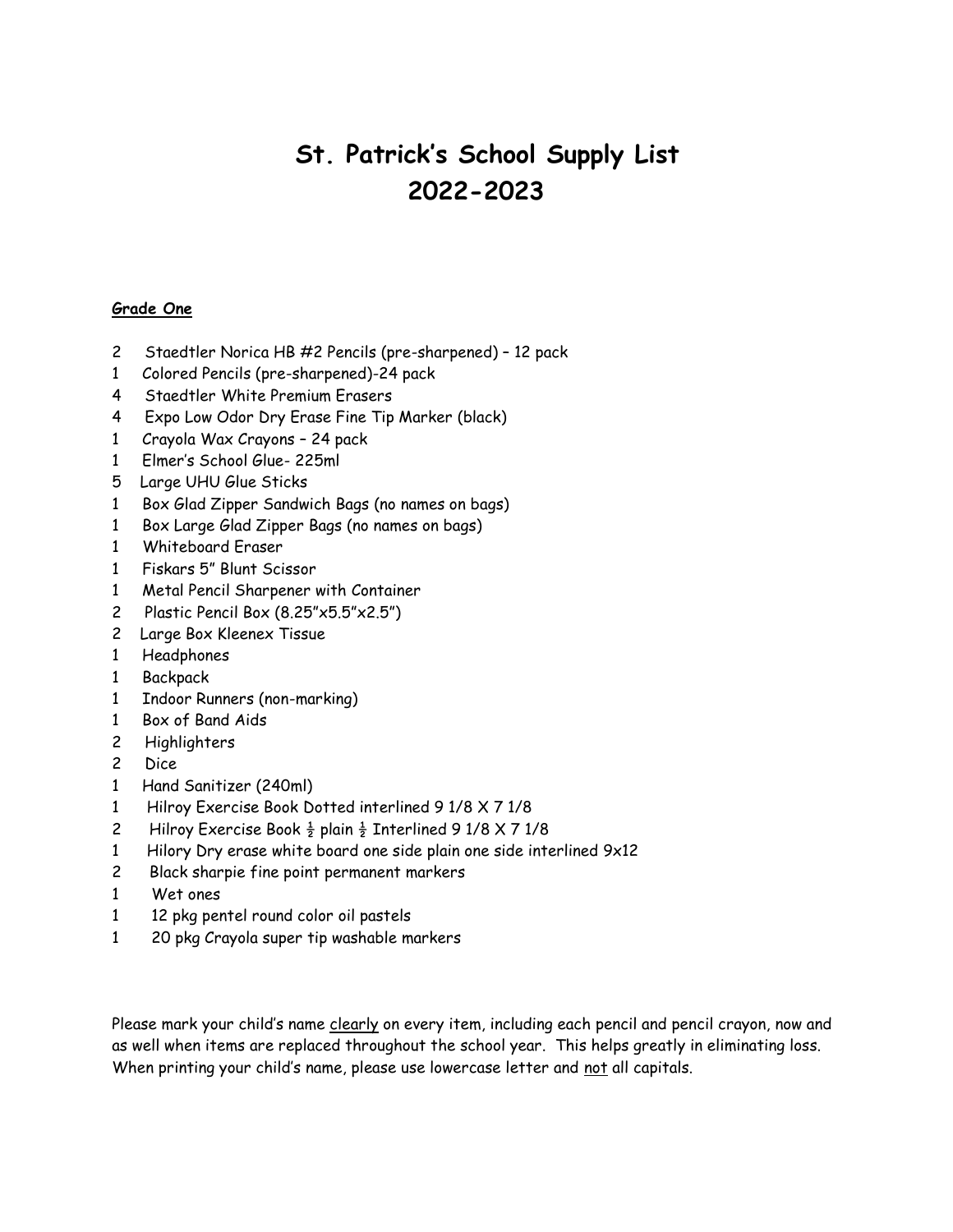#### **Grade Two**

- 3 Staedtler #2 Pencils (pre-sharpened) -12 pack
- 6 Expo Low Odor Dry Erase Fine Tip Marker (black)
- 1 Crayola Wax Crayons 24 pack
- 1 Pen (medium red)
- 2 Highlighter (yellow)
- 1 12 pkg Crayola Original Fine Line Washable Markers
- 1 24 pkg Colored Pencils (pre-sharpened)
- 1 Elmer's School Glue 225ml
- 5 Staedtler White Premium Erasers
- 6 UHU Large Glue Sticks
- 1 Fiskars 5" Blunt Scissor
- 1 Whiteboard Eraser
- 1 Clear Plastic Ruler (mm/cm) -30cm/12"
- 1 Metal Pencil Sharpener with Container
- 1 Pencil Case  $(9\frac{3}{4}'' \times 7\frac{1}{2}''')$
- 2 Large Box Kleenex Tissue
- 6 Large Ziploc Bags
- 1 Headphones
- 1 Backpack
- 1 Indoor Runners (non-marking)
- 1 Hand Sanitizer (240ml
- 1 Hilroy Exercise Book Dotted interlined 9 1/8 X 7 1/8
- 1 Hilroy Exercise book  $\frac{1}{2}$  plain  $\frac{1}{2}$  interlined
- 1 Hilroy book Plain
- 1 Black Duo tang
- 1 Orange Duo tang
- 1 Purple duo tang
- 1 Grey Duo tang
- 1 Red Duo tang
- 1 Light blue twin pocket portfolio
- 1 Green twin pocket portfolio
- 1 Yellow twin pocket portfolio

Please print your child's name on each item with a pen or permanent marker.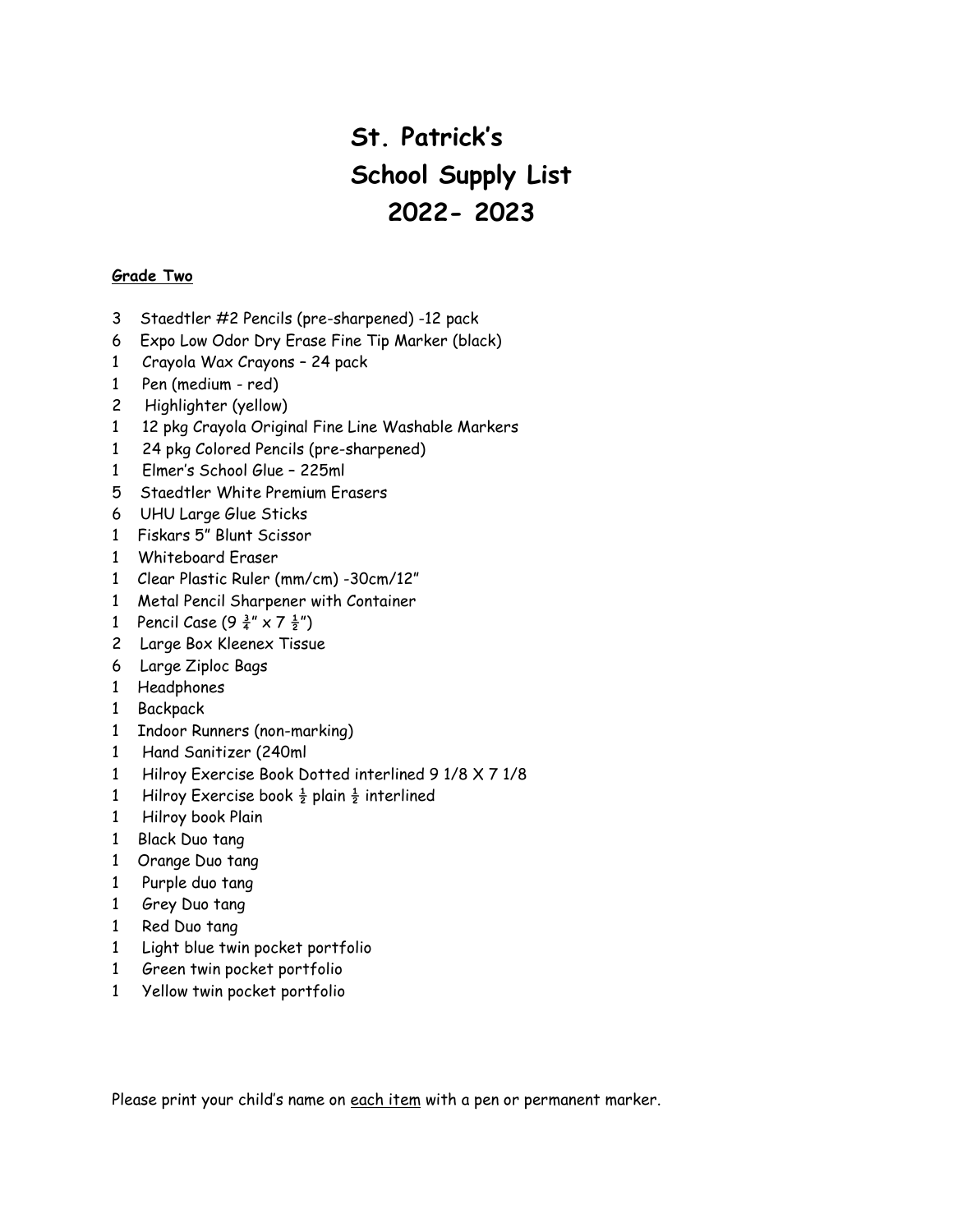#### **Grade Three**

- 2 fine tip black sharpies
- 2 Highlighter (yellow)
- 6 Expo Low Odor Dry Erase Fine Tip Marker (black)
- 4 Large UHU Glue Sticks
- 1 Elmer's School Glue 225ml
- 4 Staedtler #2 Pencils (pre-sharpened) 12 pack**\***
- 1 Crayola Original Fine Line Washable Markers 12 pack
- 1 Colored Pencils crayons (pre-sharpened) 24 pack
- 4 Staedtler White Premium Erasers**\***
- 1 Metal Pencil Sharpener with Container
- 1 Fiskars 5" Scissor pointed
- 1 12 pkg oil pastels
- 1 24 pkg wax crayons
- 1 Clear Plastic Ruler (cm only)
- 1 Pen (medium red)
- 1 Pencil Pouch 3 ring
- 3 Large Boxes Kleenex Tissue
- 1 Box Band-Aids
- 1 Headphones
- 1 Back Pack
- 1 Indoor Runners (non-marking)
- 1 Small bottle of Hand Sanitizer (will need to be replaced/refilled)
- 2 Red Duo tangs
- 2 Orange Duo tangs
- 2 Yellow Duo tangs
- 2 Green Duo tangs
- 1 Light Blue Duo tang
- 1 Navy blue Duo tang
- 1 Purple Duo tang
- 1 Grey Duo tang
- 1 White Duo tang
- 1 Black Duo tang
- 2 Hilroy Exercise books Dotted Interlined 9 1/8 x 7 1/8
- 2 Hilroy Exercise books Plain 9 1/8 x 7 1/8
- 1 Hilroy dry erase whiteboard  $\frac{1}{2}$  plain  $\frac{1}{2}$  interlined

**\*** These items will need to be replaced on a regular basis.

Please print your child's name on each item with a pen or permanent marker.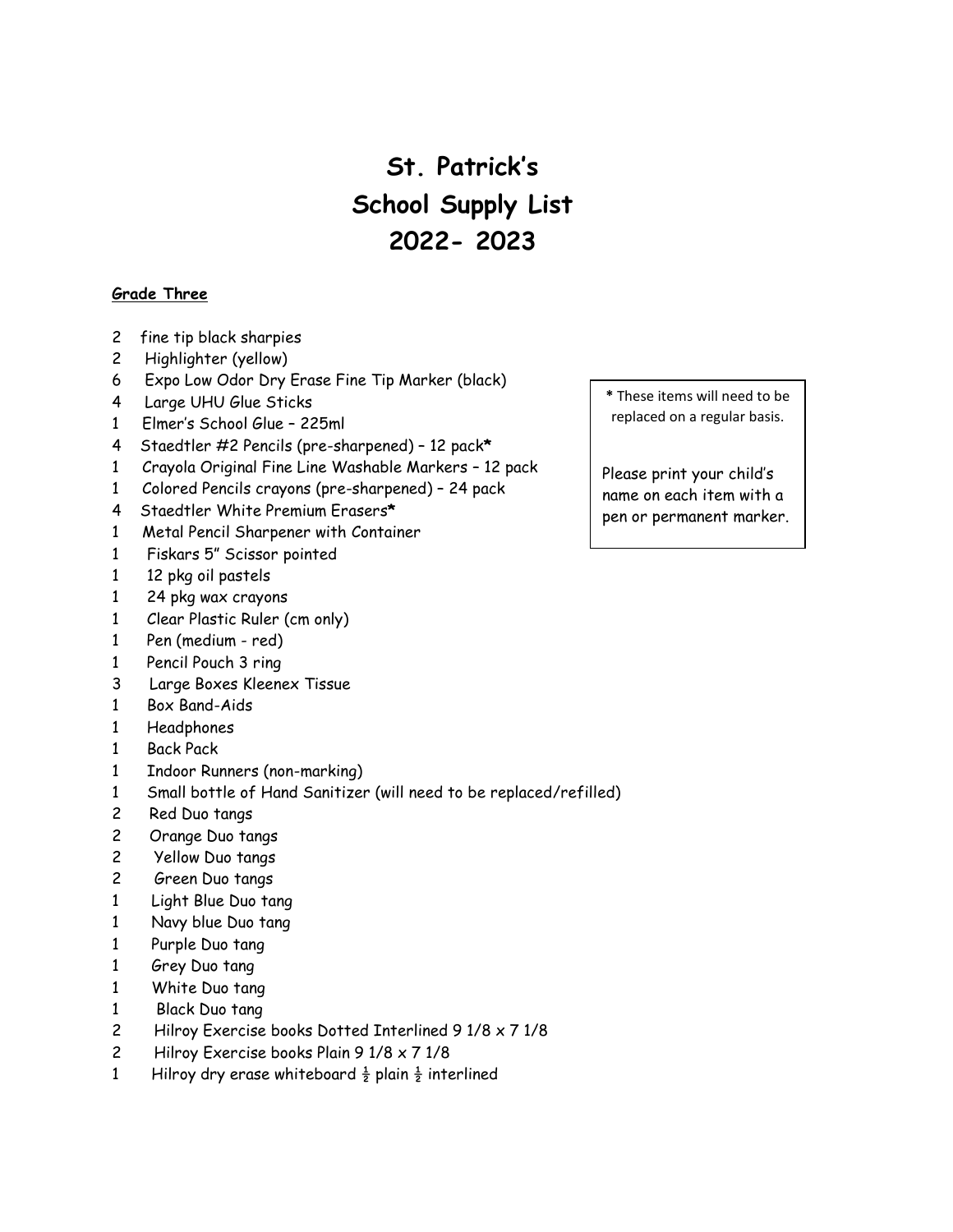#### **Grade Four**

- 1 24 pkg Colored Pencils (pre-sharpened) (please label)
- 1 12 pkg Crayola Original Fine Line Washable Markers (please label)
- 1 Plastic Ruler (mm/cm) 30cm/12"
- 5 Pen (medium red) (please label)
- 2 Staedtler White Premium Erasers**\***
- 1 Elmer's School Glue 225ml
- 2 Large UHU Glue Stick**\***
- 2 Staedtler #2 Pencils (pre-sharpened) 12 pack**\***
- 2 Highlighter (yellow)
- 4 Expo Low Oder Dry Erase Fine Tip Markers
- 1 Metal Pencil Sharpener with Container
- 1 Fiskars 5" Pointed Scissor
- 1 Pencil Case/Box
- 2 Large Box Kleenex Tissue
- 1 Plastic Water Bottle (18oz)
- 12 Dunlop guitar picks
- 1 Indoor Runners (non-marking)
- 1 Pkg Band-Aids
- 0 5 Large Ziploc Bags
- 1 Bottle of Hand Sanitizer\*
- 1 Pair of Earbuds or headphones
- 1 Hilroy Exercise Book  $\frac{1}{2}$  plain  $\frac{1}{2}$  Interlined 9 1/8 X 7 1/8
- 1 Hilroy Exercise Book Plain 9 1/8 X 7 1/8
- 1 Red Duo tang
- 1 Blue Duo tang
- 1 Yellow Duo tang
- 1 Green Duo tang
- 1 White Duo tang
- 1 Purple Duo tang
- 1 Orange Duo tang
- 1 Grey Duo tang
- 1 Black Duo tang

**\*** These items will need to be replaced on a regular basis